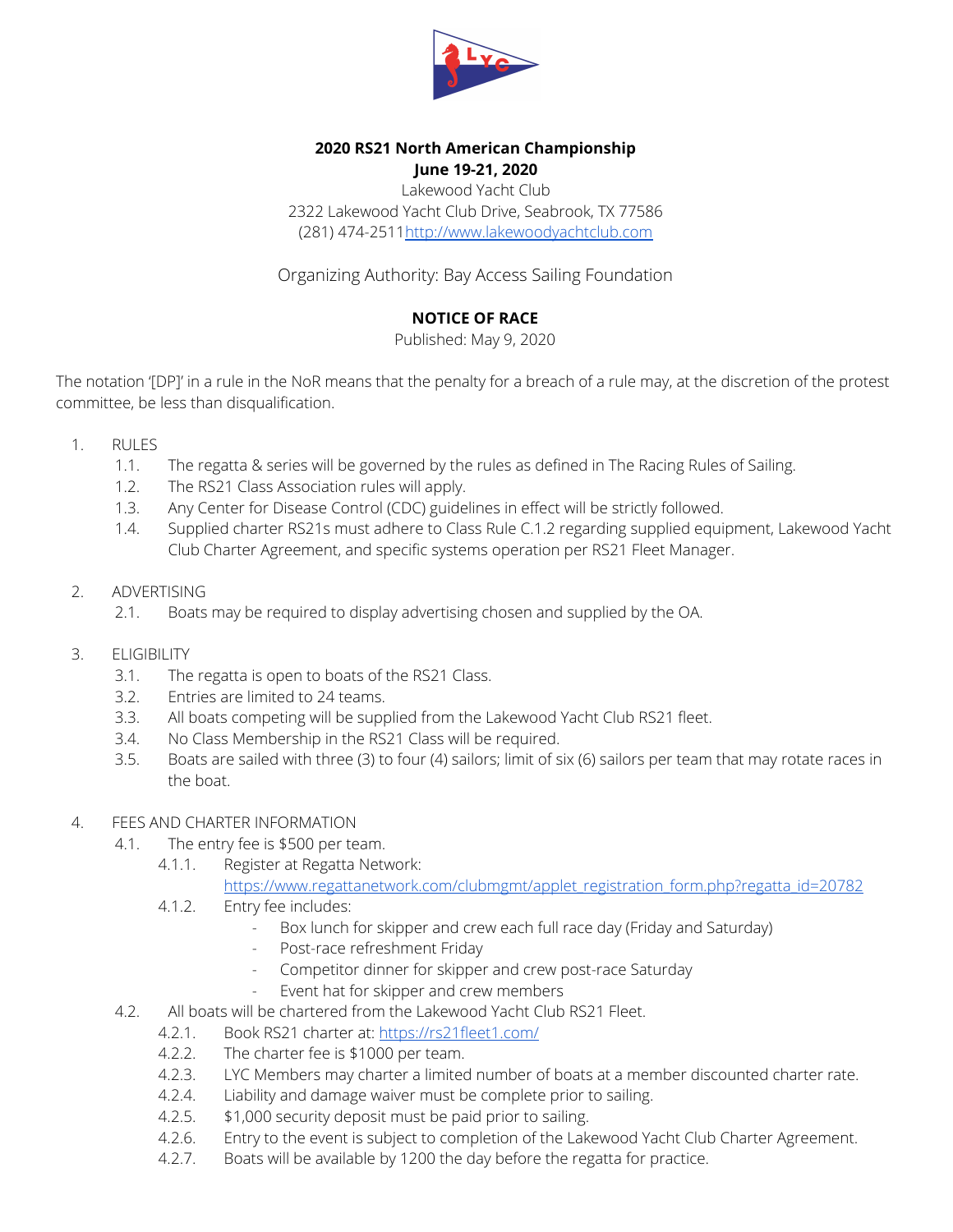- 4.2.8. All charterers shall provide their own handheld VHF radio and PFDs.
- 4.3. Cancellation and refunds in the event of COVID-19 closures:
	- 4.3.1. If the event is cancelled by the OA specifically for COVID-19 concerns, a 100% refund will be issued for the entry fee and the charter fee.
	- 4.3.2. If an individual team withdraws with no less than 48 hours notice prior to the start of the event, an 80% refund will be issued for the entry fee and a 100% refund will be issued for the charter fee.

# 5. SCHEDULE

## **Thursday, June 18**

1200 - 1600 Boat Assignments and Registrant Check In followed by open practice on Clear Lake

### **Friday, June 19**

- 1000 Skippers Briefing
- 10:30 Harbor Start
- 11:00 First Warning SIgnal
- 1400 1500 Lunch Served Onshore
- 1530 Harbor Launch
- 1600 Racing Resumes
- 1900 Racing Completed for the day
- Post race Drinks and snacks post race

## **Saturday, June 20**

- 1000 Skippers Briefing
- 10:30 Harbor Start
- 11:00 First Warning SIgnal
- 1400 1500 Lunch Served Onshore
- 1530 Harbor Launch
- 1600 Racing Resumes
- 1900 Racing Completed for the day
- Post race Competitor Dinner

## **Sunday, June 21**

- 1000 Skippers Briefing
- 10:30 Harbor Start
- 11:00 First Warning SIgnal
- No start after 1430
- 1600 Awards after racing

## 6. SAILING INSTRUCTIONS

- 6.1. The sailing instructions will be available no later than Monday, June 15.
- 6.2. The sailing instructions will be posted on the Lakewood Yacht Club official Notice Board prior to the first day of the regatta as well as online at <https://rs21fleet1.com/>

## 7. COURSES AND RACE AREA

- 7.1. All races will be held on Clear Lake.
- 7.2. The race course configurations will be posted at the event.

## 8. FORMAT AND ROTATIONS

- 8.1. If 12 or fewer teams are entered, all races will be sailed in the assigned chartered boat.
- 8.2. If more than 12 teams are entered, the fleet will be split into a rotation schedule.
- 8.3. Rotation schedule and format is subject to change and will be posted at the event.